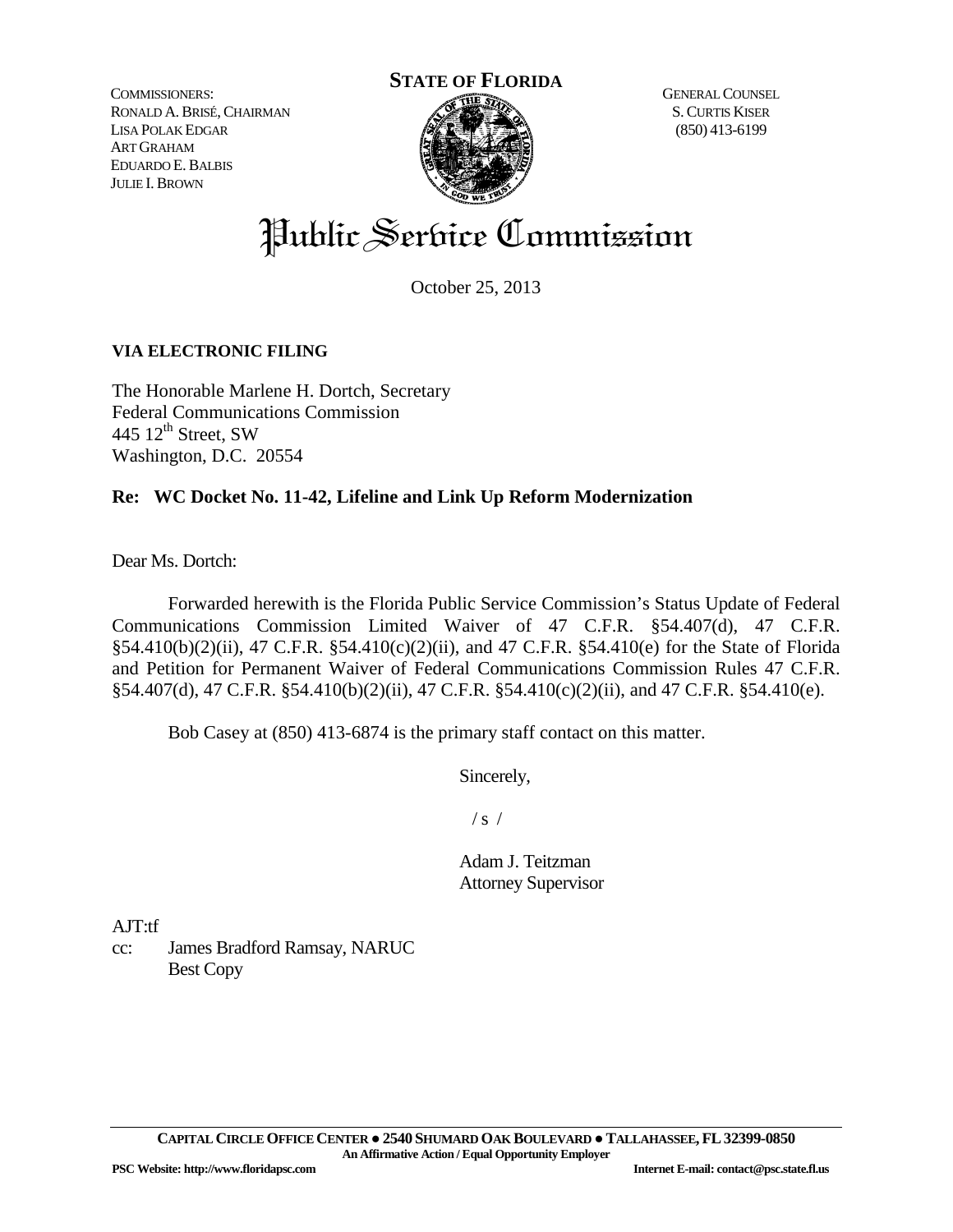## **Before the Federal Communications Commission Washington, D.C. 20554**

| In the Matter of                |                     |
|---------------------------------|---------------------|
|                                 |                     |
| Lifeline and Link Up Reform and | WC Docket No. 11-42 |
| Modernization                   |                     |

## **FLORIDA PUBLIC SERVICE COMMISSION**

## **STATUS UPDATE OF FEDERAL COMMUNICATIONS COMMISSION LIMITED WAIVER OF 47 C.F.R. §54.407(d), 47 C.F.R. §54.410(b)(2)(ii), 47 C.F.R. §54.410(c)(2)(ii), and 47 C.F.R. §54.410(e) FOR THE STATE OF FLORIDA**

#### **AND**

# **PETITION FOR PERMANENT WAIVER OF FEDERAL COMMUNICATIONS COMMISSION RULES 47 C.F.R. §54.407(d), 47 C.F.R. §54.410(b)(2)(ii), 47 C.F.R. §54.410(c)(2)(ii), and 47 C.F.R. §54.410(e)**

# CHAIRMAN RONALD A. BRISÉ

## COMMISSIONER LISA POLAK EDGAR

## COMMISSIONER ART GRAHAM

## COMMISSIONER EDUARDO E. BALBIS

## COMMISSIONER JULIE I. BROWN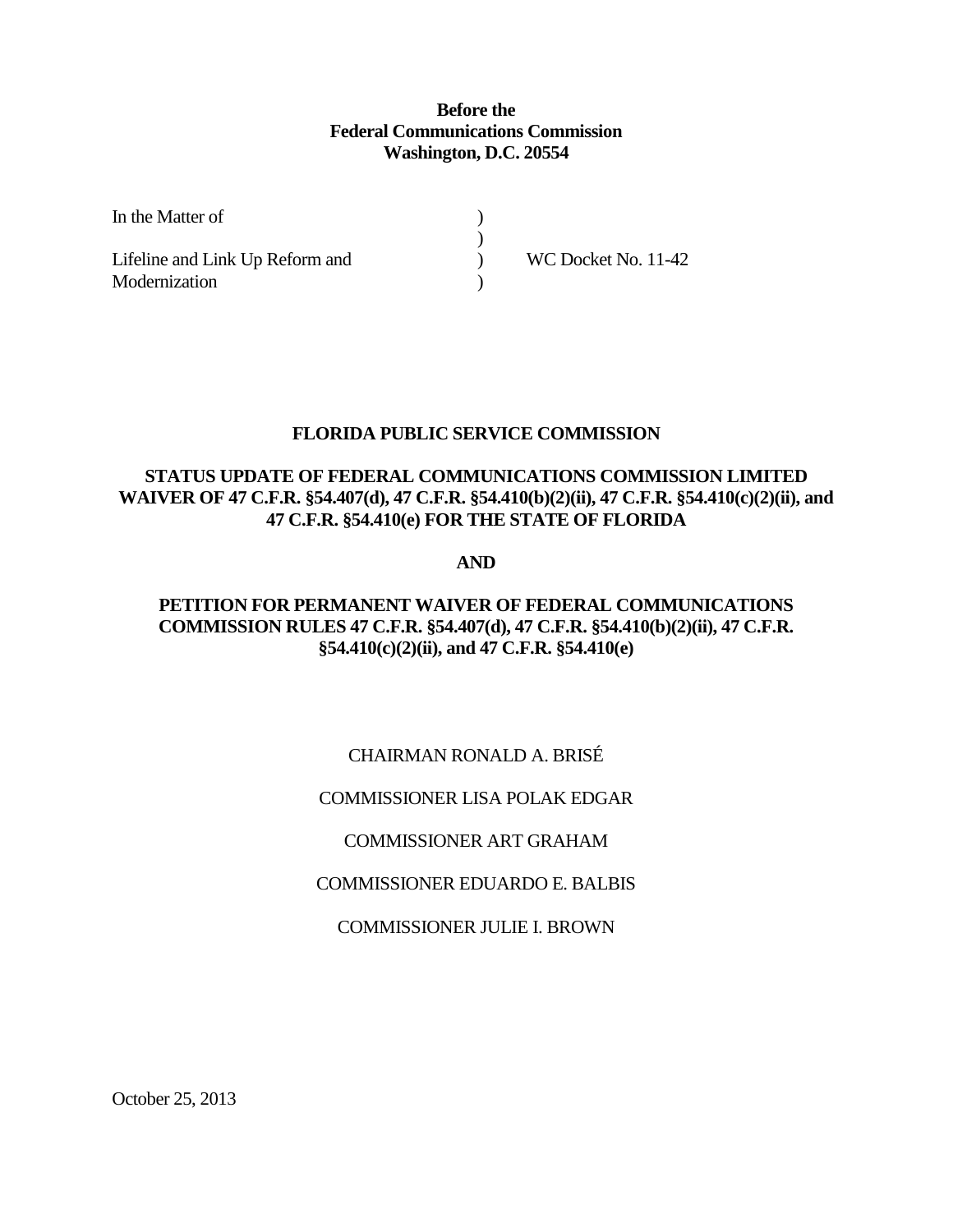#### **INTRODUCTION AND SUMMARY**

On February 6, 2012, the Federal Communications Commission ("FCC") released a Report and Order and Further Notice of Proposed Rulemaking (Order) regarding Lifeline and Link Up Reform and Modernization (FCC 12-11). The Order states that eligible telecommunications carriers (ETCs) must not seek reimbursement from the Federal universal service fund unless the ETC has received from the state Lifeline administrator or other state agency, a copy of the Lifeline subscriber's certification form.<sup>[1](#page-2-0)</sup> The Order also requires state Lifeline administrators or other state agencies that are responsible for the initial determination of a subscriber's eligibility for Lifeline to provide each ETC with a hard-copy of each of the Lifeline certification forms beginning June 1, [2](#page-2-1)012.<sup>2</sup>

Lifeline applicants in Florida have several options when applying for Lifeline. A consumer can apply directly to the Florida ETC. If consumers wish to use income criteria for Lifeline qualification, they may apply for Lifeline through the Florida Office of Public Counsel (OPC).<sup>[3](#page-2-2)</sup> A Florida consumer can request Lifeline when applying for Medicaid, Supplemental Nutrition Assistance Program (SNAP), or Temporary Assistance to Needy Families  $(TANF)^4$  $(TANF)^4$  through the Florida Department of Children and Families (DCF) which is the administrator of those programs in Florida. The Florida Public Service Commission (FPSC) Lifeline Electronic Coordinated Enrollment process with the DCF has been in place since 2007. Consumers already participating in Medicaid, SNAP, or TANF can also apply for Lifeline on the FPSC website which will confirm in real-time,

<span id="page-2-0"></span> $1$  47 C.F.R. §54.407(d), 47 C.F.R. §54.410(b)(2)(ii), and 47 C.F.R. §54.410(c)(2)(ii).

<span id="page-2-1"></span> $2$  47 C.F.R. §54.410(e).

<span id="page-2-2"></span><sup>&</sup>lt;sup>3</sup> Florida Statutes provide that the Florida Office of Public Counsel shall provide Lifeline applicant income criteria certification for each local exchange telecommunications company that has more than one million access lines and any wireless provider who elects to have OPC certify their income criteria applicants. See Section 364.10(2)(a), Florida Statutes.

<span id="page-2-3"></span><sup>&</sup>lt;sup>4</sup> In Florida, TANF is known as Temporary Cash Assistance.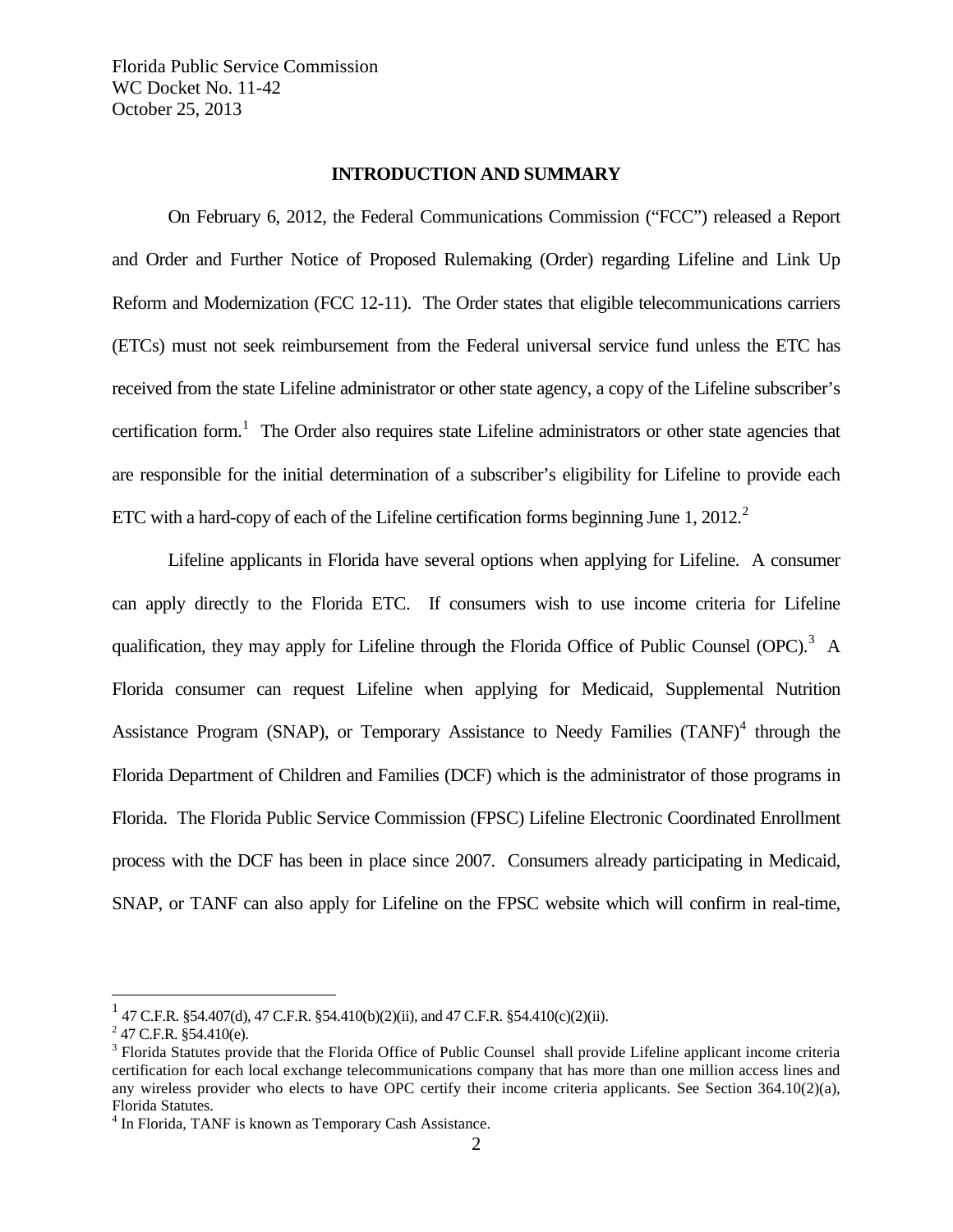participation in a Lifeline-qualifying DCF program, without naming the particular program.<sup>[5](#page-3-0)</sup> Modifications have been made to the process over the years as Lifeline requirements changed, including the attestations and certifications required by the Lifeline Reform Order. The Florida Lifeline Electronic Coordinated Enrollment process does not have the capability of printing out a hard-copy Lifeline application as required by FCC Rules 47 C.F.R. §54.407(d), 47 C.F.R. §54.410(b)(2)(ii), 47 C.F.R. §54.410(c)(2)(ii), and 47 C.F.R. §54.410(e). Requiring hard-copy application certifications to ETCs does nothing to enhance the validity of the subscriber's eligibility when the Florida Lifeline Electronic Coordinated Enrollment process is used. It would be extremely difficult if not impossible to isolate the required certification and application information, create images of these documents and provide them to the relevant ETC.

On April 25, 2012, the United States Telecom Association (US Telecom), without consulting the FPSC, filed a Petition for Waiver of the hard-copy application requirement on behalf of twenty states including Florida.<sup>[6](#page-3-1)</sup> On May 31, 2012, the FCC granted the US Telecom Waiver until December 1, 2012, for eleven states, the District of Columbia, and the U.S. Virgin Islands.<sup>[7](#page-3-2)</sup> On November 28, 2012, US Telecom filed another Waiver Request asking the FCC to extend the Waiver period to June 1, 2013. On December 21, 2012, the FCC approved the US Telecom Waiver extension until June 1, 2013, for seven states and the US Virgin Islands. $8$ 

<span id="page-3-0"></span><sup>&</sup>lt;sup>5</sup> Applicants wishing to qualify for Lifeline using Supplemental Security Income, Federal Public Housing Assistance, Low-Income Home Energy Assistance Program, National School Lunch Free Lunch Program, or Bureau of Indian Affairs Programs can complete a hard-copy Lifeline application available on the FPSC Web site, and submit it to their telephone provider along with verification that they are currently participating in one of these programs.

<span id="page-3-1"></span><sup>6</sup> US Telecom also filed a Petition for Reconsideration and Clarification of the Lifeline Reform Order on April 2, 2012, which included in part, a request to reconsider the requirement of providing a copy of the Lifeline application form to the ETC.

<span id="page-3-2"></span><sup>7</sup> DA 12-863, Waiver Order for California, Colorado, District of Columbia, Florida, Idaho, Montana, Nebraska, Nevada, Oregon, the U.S. Virgin Islands, Utah, Vermont, and Washington .<br><sup>8</sup> DA 12-2062, Waiver Order for the US Virgin Islands and the states of California, Colorado, Florida, Idaho, Oregon, Utah,

<span id="page-3-3"></span>and Vermont.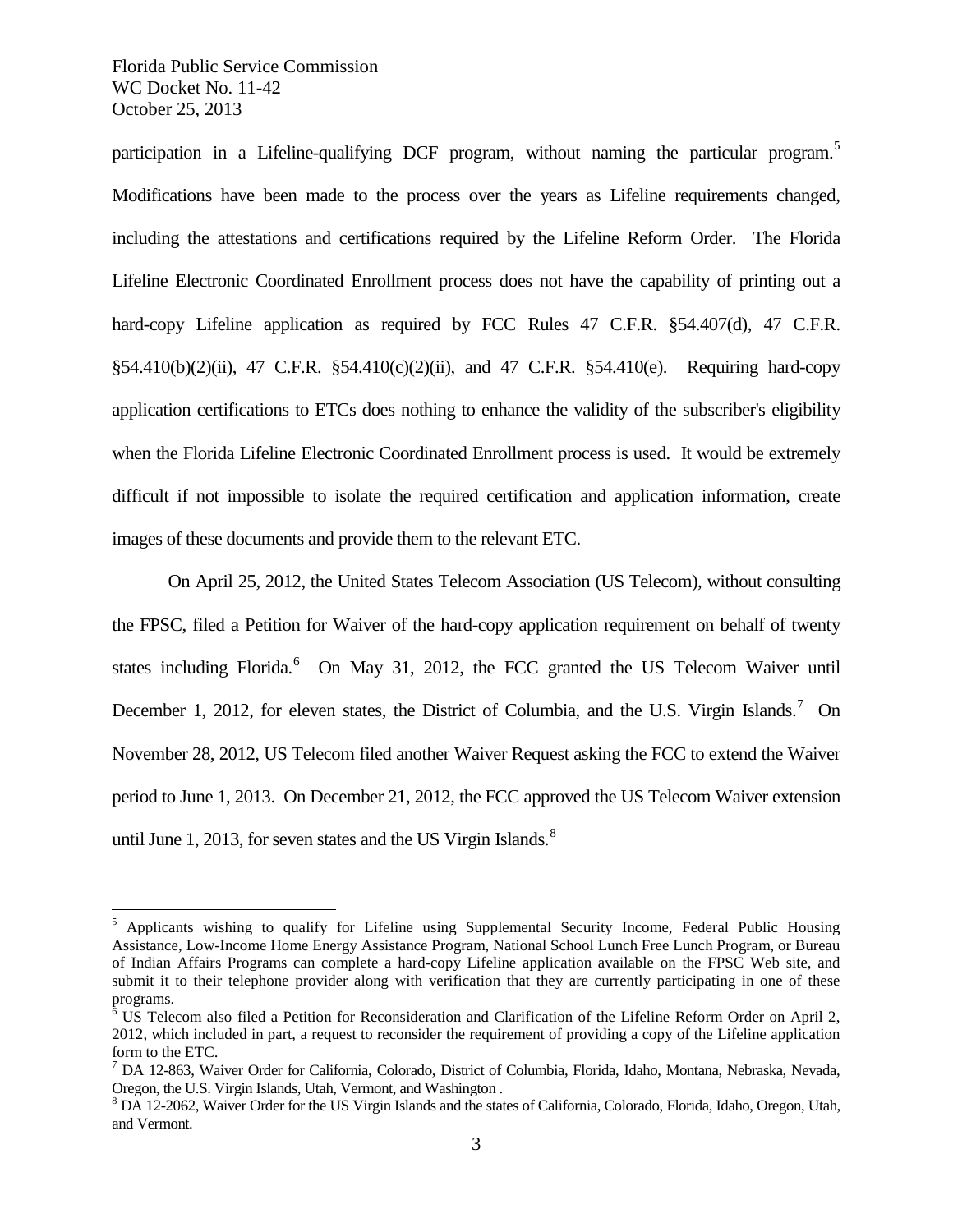On May 6, 2013, US Telecom requested another Waiver extension until December 1, 2013. On August 30, 2013, the FCC approved the US Telecom Waiver extension for eight states including Florida, until the earlier of February 1, 2014, or once the state has come into compliance with the FCC's rules, or no longer requires a waiver because the ETCs in that state collect certification forms directly from consumers.<sup>[9](#page-4-0)</sup> The August 30, 2013 Waiver Order stated that "...no later than November 1, 2013, each state still subject to this waiver must file a status update with the Bureau explaining the steps it has taken to bring its processes into compliance, and, if applicable, why it is unable to come into compliance by the end of the waiver period." In addition, the Waiver Order stated that "...if an ETC or state believes that it will be unable to come into compliance and seeks a permanent waiver from the rules, it must provide in its request for permanent relief an explanation for why such relief is appropriate."

During these Waiver periods, the FPSC had numerous telephone conference calls with FCC staff to describe the Florida Lifeline Electronic Coordinated Enrollment process and to explain the reason why the Florida process meets the FCC requirements, and why the obligation to provide hardcopy certifications of Lifeline applicants should not apply to Florida. As the June 1, 2013 waiver period was expiring, the FPSC again contacted the FCC and inquired if there was anything else the FPSC needed to do. The FCC recommended that the FPSC file a description of the Florida process as an Ex Parte filing in Docket No. 11-42. The FPSC prepared the requested description with screen shots of the Florida Lifeline Electronic Coordinated Enrollment process and filed the documents in Docket No. 11-42 on May 31, 2013.<sup>[10](#page-4-1)</sup>

<span id="page-4-0"></span><sup>&</sup>lt;sup>9</sup> DA 13-1853, Waiver Order for California, Colorado, Florida, Idaho, Nebraska, Oregon, Utah, and Vermont. <sup>10</sup> See<http://apps.fcc.gov/ecfs/document/view?id=7022419940>

<span id="page-4-1"></span>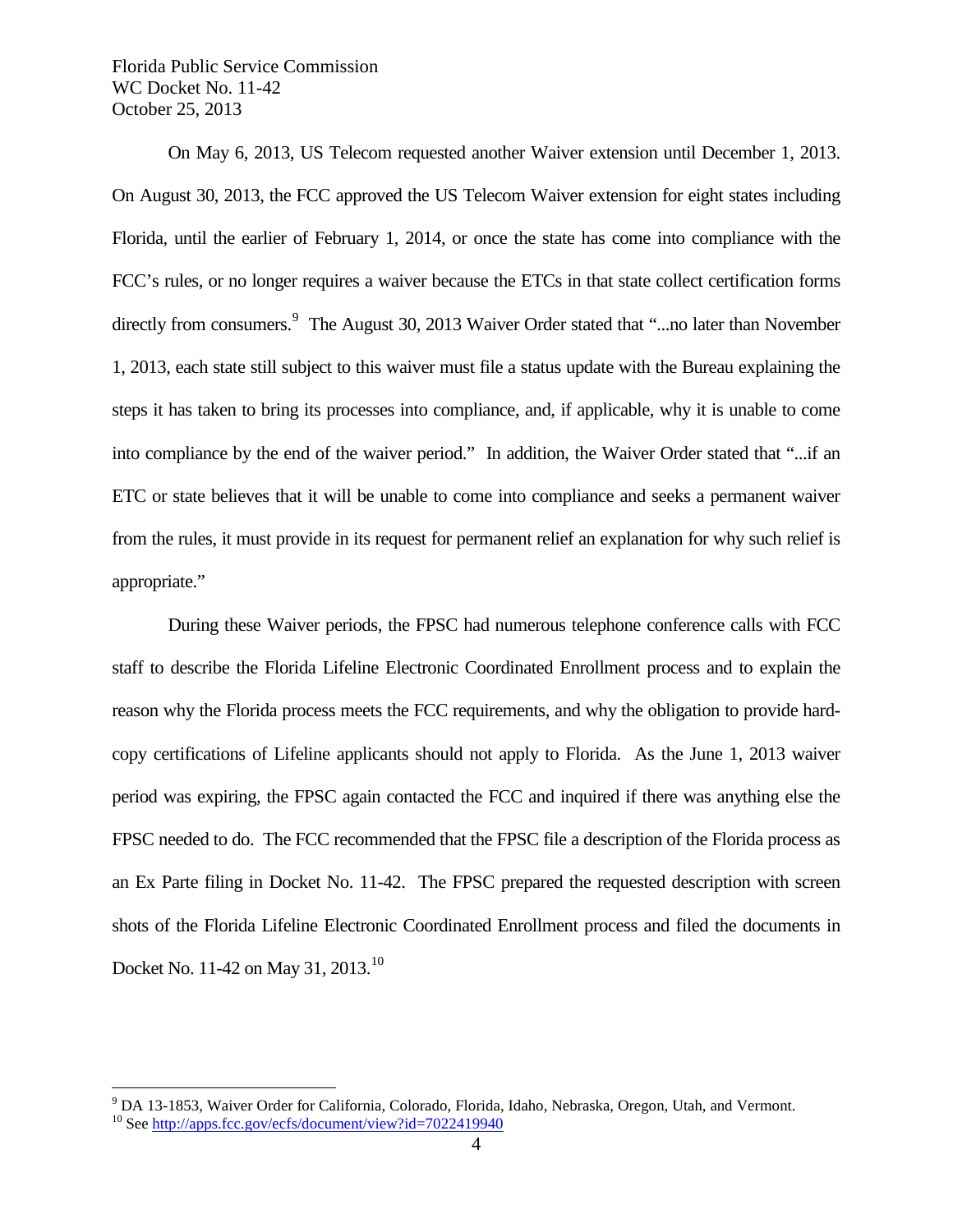## **STATUS UPDATE OF FEDERAL COMMUNICATIONS COMMISSION LIMITED WAIVER OF 47 C.F.R. §54.407(d), 47 C.F.R. §54.410(b)(2)(ii), 47 C.F.R. §54.410(c)(2)(ii), and 47 C.F.R. §54.410(e) FOR THE STATE OF FLORIDA**

Florida has put in place a streamlined, efficient, and verifiable Lifeline Electronic Coordinated Enrollment process that does not have the capability of printing out a hard-copy Lifeline application. The FPSC believes that the FCC requirement to provide hard-copy certifications is unnecessary in Florida, not cost effective, and would penalize Florida for using Lifeline Electronic Coordinated Enrollment that is efficient and streamlined. The Florida Lifeline Electronic Coordinated Enrollment process allows ETCs to adhere to the requirements of the Lifeline Reform Order without the need to require or maintain hard-copy Lifeline certification applications.

The Florida Lifeline Electronic Coordinated Enrollment process was created to simplify and streamline Lifeline enrollment and verify an applicant's participation in Medicaid, SNAP, or TANF. The FPSC believes that hard-copy documentation of a Lifeline applicant's participation in a qualifying program is not necessary when Florida's Lifeline Electronic Coordinated Enrollment process is used for initial program eligibility. A Florida ETC can easily make a note in its records that the Florida Lifeline Electronic Coordinated Enrollment process was relied upon to confirm a consumer's initial eligibility for Lifeline, or the ETC could retain a copy of the notification it receives from the FPSC when Lifeline applicants are verified and approved. The FPSC believes that a permanent waiver of FCC Rules 47 C.F.R. §54.407(d), 47 C.F.R. §54.410(b)(2)(ii), 47 C.F.R.  $§54.410(c)(2)(ii)$ , and 47 C.F.R.  $§54.410(e)$  is necessary.

# **PETITION FOR PERMANENT WAIVER OF FEDERAL COMMUNICATIONS COMMISSION RULES 47 C.F.R. §54.407(d), 47 C.F.R. §54.410(b)(2)(ii), 47 C.F.R. §54.410(c)(2)(ii), and 47 C.F.R. §54.410(e)**

The FPSC believes that the FCC requirements listed below are unnecessary, cost-prohibitive, and burdensome when the Florida Lifeline Electronic Coordinated Enrollment Process is used for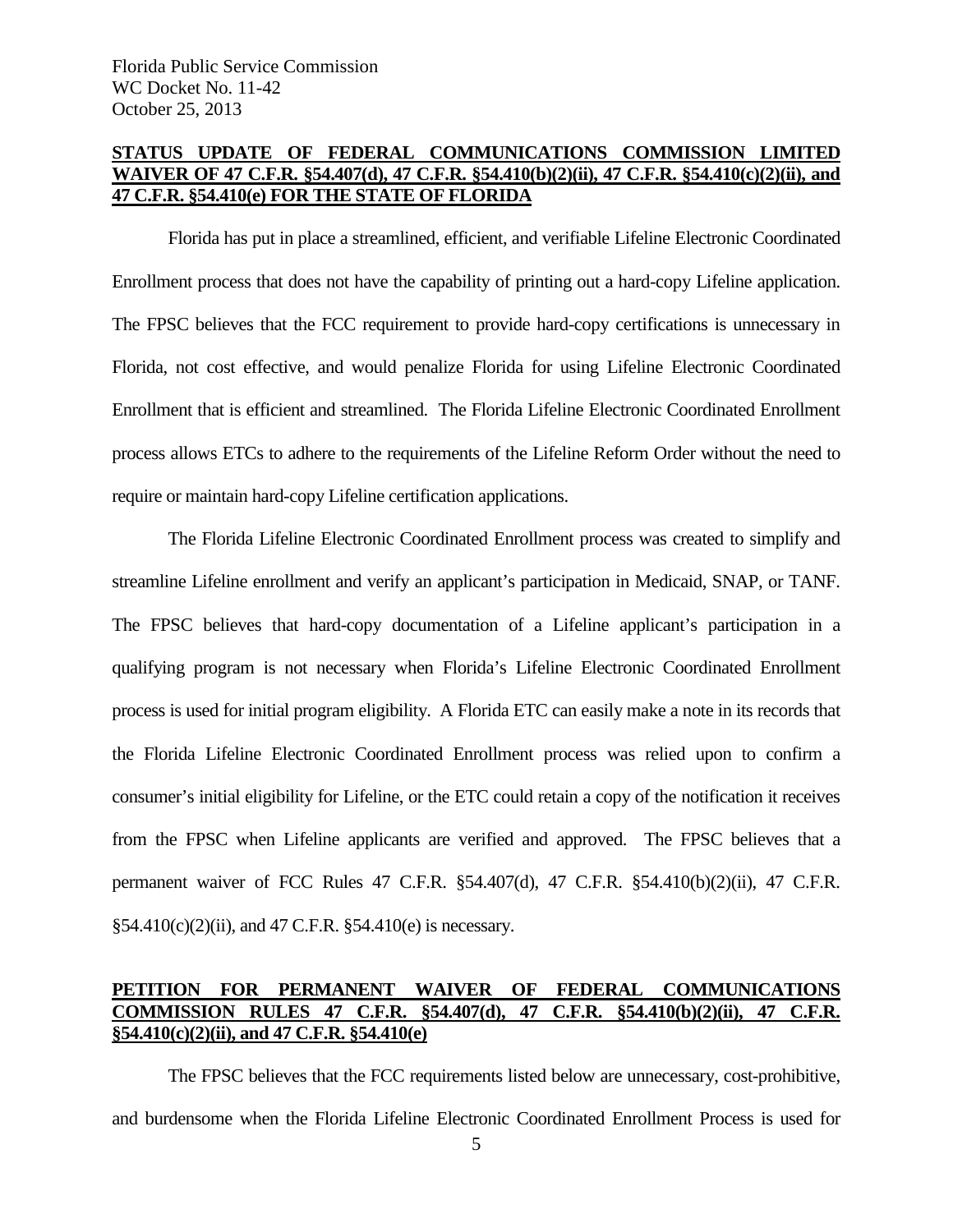initial Lifeline enrollment. Therefore, the FPSC requests a Permanent Waiver of the following FCC

rules:

## **47 C.F.R. §407(d)**

In order to receive universal service support reimbursement, an eligible telecommunications carrier must certify, as part of each request for reimbursement, that it is in compliance with all of the rules in this subpart, and, to the extent required under this subpart, has *obtained valid certification and re-certification forms for each of the subscribers for whom it is seeking reimbursement.* (emphasis added)

## **47 C.F.R. §410(b)(2)(ii)**

Where a state Lifeline administrator or other state agency is responsible for the initial determination of a subscriber's eligibility, an eligible telecommunications carrier must not seek reimbursement for providing Lifeline service to a subscriber, based on that subscriber's income eligibility, unless the carrier has received from the state Lifeline administrator or other state agency:

(i) Notice that the prospective subscriber meets the income-eligibility criteria set forth in §§ 54.409(a)(1) or (a)(3); and

(ii) *A copy of the subscriber's certification that complies with the requirements set forth in paragraph (d) of this section.* (emphasis added)

# **47 C.F.R. §410(c)(2)(ii)**

Where a state Lifeline administrator or other state agency is responsible for the initial determination of a subscriber's eligibility, when a prospective subscriber seeks to qualify for Lifeline service using the program-based eligibility criteria provided in §54.409, an eligible telecommunications carrier must not seek reimbursement for providing Lifeline to a subscriber unless the carrier has received from the state Lifeline administrator or other state agency:

(i) Notice that the subscriber meets the program-based eligibility criteria set forth in §§  $54.409(a)(2)$ ,  $(a)(3)$  or (b); and

(ii) *a copy of the subscriber's certification that complies with the requirements set forth in paragraph (d) of this section.* (emphasis added)

## **47 C.F.R. §410(e)**

State Lifeline administrators or other state agencies that are responsible for the initial determination of a subscriber's eligibility for Lifeline *must provide each eligible telecommunications carrier with a copy of each of the certification forms* collected by the state Lifeline administrator or other state agency from that carrier's subscribers. (emphasis added)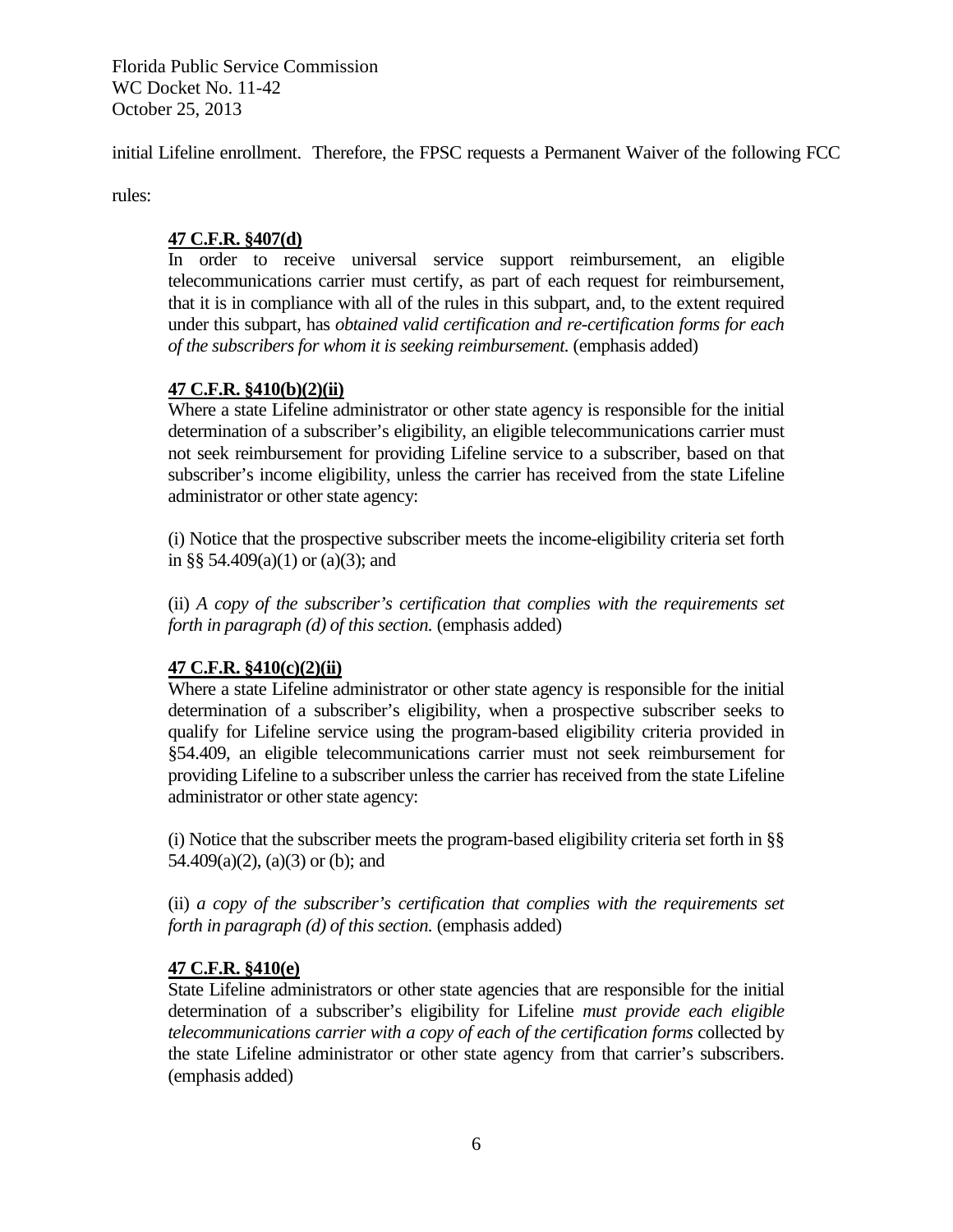## **FPSC AND FLORIDA DEPARTMENT OF CHILDREN AND FAMILIES (DCF) LIFELINE ELECTRONIC COORDINATED ENROLLMENT PROCESS**

In 2010, the National Broadband Plan recommended that the FCC encourage state agencies responsible for Lifeline and Link Up to streamline benefit enrollment and suggested the use of unified online applications for social services. (FCC 12-11, ¶171) The Florida Lifeline Electronic Coordinated Enrollment Process is consistent with the vision of the FCC. Florida implemented a streamlined, efficient, and verifiable Lifeline Electronic Coordinated Enrollment process to eliminate the possibility of fraud, waste, and abuse as was recommended in the National Broadband Plan and mentioned in FCC Order 12-11.

The FCC's March 4, 2011 Notice of Proposed Rulemaking also recommended use of a

coordinated enrollment process to improve administrative efficiency and protect and improve program

access. In this regard, the FCC stated:

We also seek comment on ways to reduce barriers to participation in the program by service providers and low-income households, specifically through the use of coordinated enrollment with other social service assistance programs and the development of a national database that could be used for enrollment and verification of ongoing eligibility. These proposals are intended to improve administrative efficiency, improve service delivery, and protect and improve program access for eligible beneficiaries. (FCC 11-32, ¶ 151)

Moreover, the FCC stated:

While we place limitations on how states' automatic enrollment processes can be utilized, we encourage coordinated enrollment and recognize coordinated enrollment as a best practice in light of the overwhelming support in the record and the benefits of coordinated enrollment (FCC 12-11, ¶174)

The FPSC has streamlined Florida Lifeline enrollment processes using current technologies,

and reduced paperwork burdens for the FPSC and ETCs, which embodies the objectives mentioned in

the Lifeline Reform Order.

A number of states currently engage in or are implementing coordinated enrollment. For example, in 2007, Florida's Department of Children and Families (DCF) and the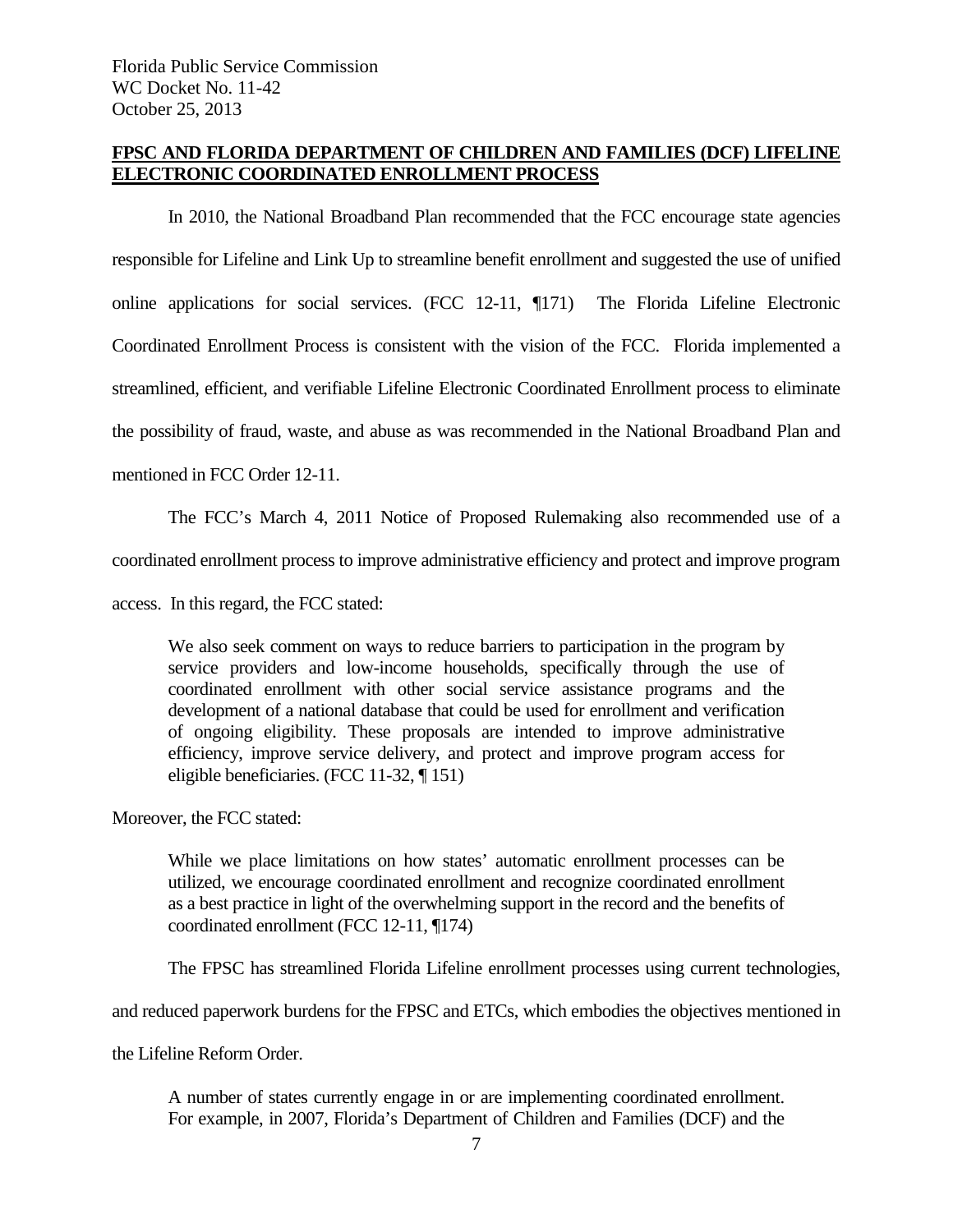> Florida Public Service Commission (FL PSC) established a coordinated enrollment system in which applicants to three Lifeline eligible programs (Food Stamps, Medicaid, and Temporary Assistance to Needy Families) can also apply for Lifeline benefits at the same time.

> When a consumer receiving benefits from DCF enrolls in one of these three DCF programs online, the consumer is also presented with the option to enroll in Lifeline. If the consumer affirmatively enrolls in Lifeline, the consumer selects an ETC from a list. The list of consumers and their ETC selections are sent to the FL PSC. The FL PSC then sends each ETC the list of consumers who selected that ETC as their Lifeline provider. (FCC 12-11 ¶175)

A Florida consumer applying for Medicaid, SNAP, or TANF must apply for the assistance through the Florida DCF which is the administrator of those programs in Florida. Included within the DCF's application is a question asking whether the applicant wants to receive a monthly discount on their phone service from the Florida Lifeline Assistance program.

If the applicants answer in the affirmative, they are asked if they presently have phone service and if so, what their phone number is and whose name is on the monthly bill. They are then asked to choose the name of their telephone provider from a drop-down menu which appears with the names of all the Florida ETCs. If an applicant checks that they do not presently have phone service but want to receive Lifeline Assistance, they are advised to contact their local provider and sign up for telephone service. The application then lists all the attestations and certifications required in the Lifeline Reform Order, and asks if the residential address listed on the application is permanent or temporary. The applicants have to check whether they have read and understand each of the attestations.

The DCF holds this information until a determination is made as to whether the applicant becomes approved for Medicaid, SNAP, or TANF. Once an applicant has been approved for one of these programs, and has indicated that he/she wants to participate in the Lifeline program, the DCF computer automatically sends a message to the FPSC computer indicating this person has been approved for a Lifeline qualifying program and has requested Lifeline Assistance.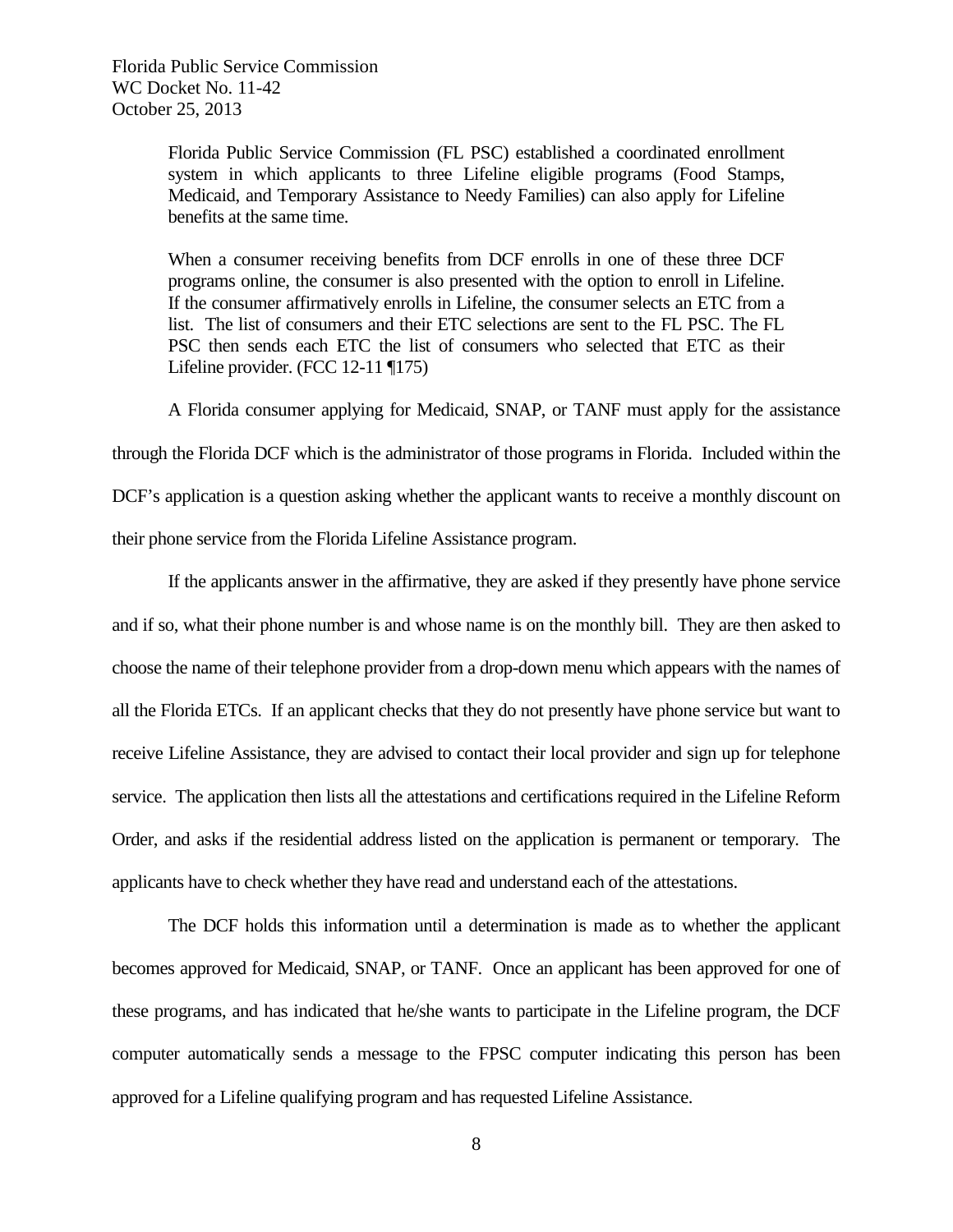The FPSC computer automatically queries the DCF message to retrieve the name of the applicant's ETC provider. The FPSC computer then generates an automatic message to the appropriate ETC advising them that it has a Lifeline applicant's information available for retrieval on the FPSC's confidential website. The only time an ETC receives the message from the FPSC is when an applicant has been certified that they participate in Medicaid, SNAP, or TANF. The ETC can only view the Lifeline information of applicants who have applied to that specific ETC through the coordinated enrollment process.

The ETC retrieves the Lifeline applicant's information by logging in to the confidential FPSC website to download the spreadsheet with the names, addresses and other information of the applicants. In accordance with sections C.F.R.  $54.410(b)(2)(i)$  and C.F.R.  $54.410(c)(2)(i)$ , the confidential FPSC website includes a statement affirming "The subscribers herein have complied with the Federal Communications Commission's (FCC) Lifeline eligibility requirements and have executed a certification form as required by the FCC." The spreadsheet which the ETC downloads indicates whether the application was originated on the DCF website or the FPSC (described below) website.

Only Lifeline applicants who have been verified as currently participating in Medicaid, the SNAP, or the TANF program and who have had their identity verified by DCF are approved through the Florida Lifeline Electronic Coordinated Enrollment process. The DCF uses LexisNexis Risk Solutions to authenticate the identity of people applying online for public assistance. The LexisNexis technology helps the DCF confirm the identification of applicants before processing their benefit applications. By verifying and authenticating the identity of the applicant before processing his/her application, the DCF knows whether the person seeking benefits is truly the individual applying for them.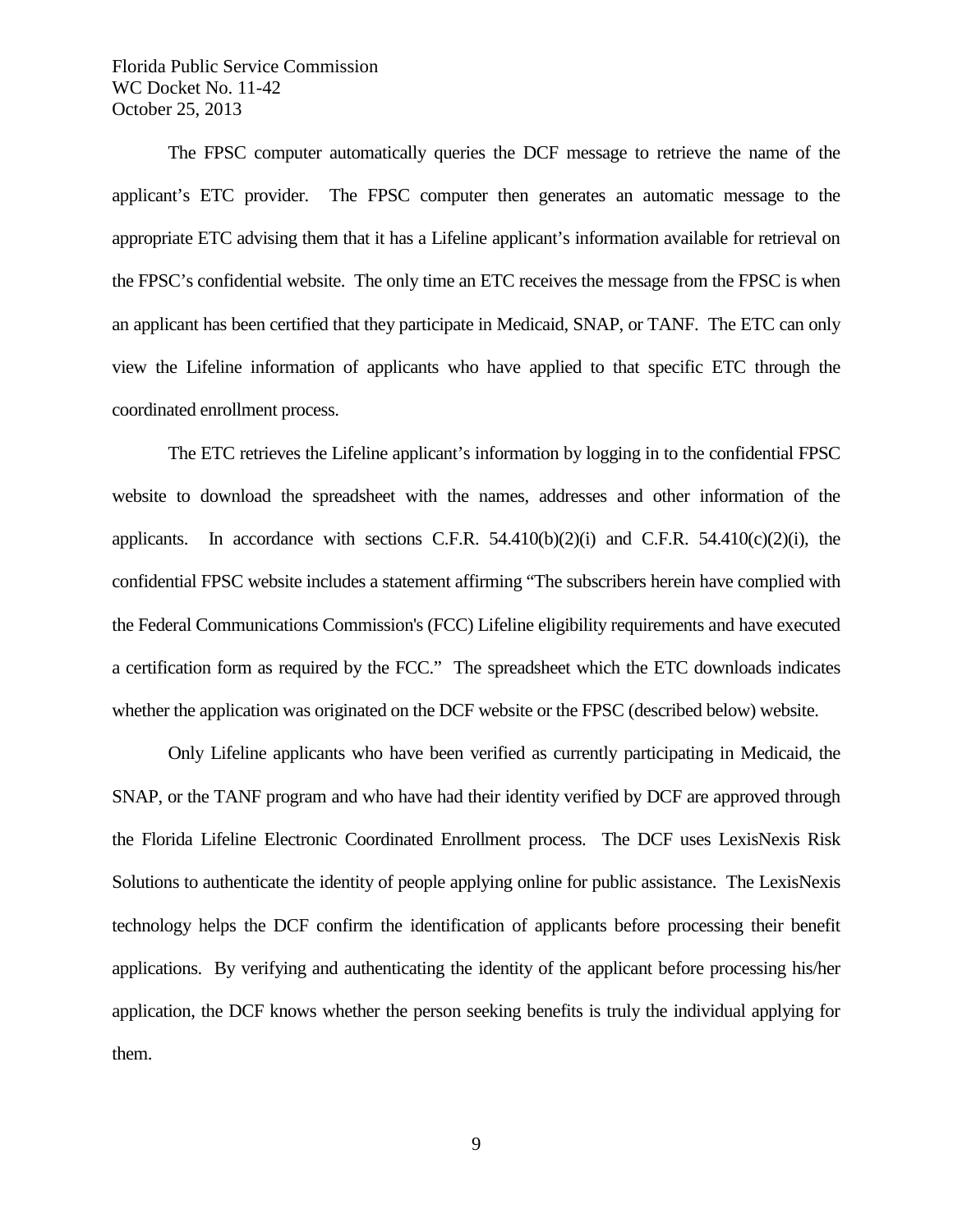By Florida Statute, ETCs have 60 days to place the applicant on Lifeline.<sup>11</sup> By FPSC rule, the ETC has to apply the Lifeline credit back to the date of the FPSC e-mail message sent to them advising that an applicant has been approved for Lifeline.<sup>12</sup> Personal identifying information of Lifeline applicants must be held confidential by Florida statute.<sup>13</sup> However, the statute provides that the applicant's information may be released to the applicable ETC for purposes directly connected with eligibility for, verification related to, or auditing of a Lifeline Assistance Plan.

#### **FPSC ON-LINE LIFELINE COORDINATED ENROLLMENT PROCESS**

Consumers already participating in Medicaid, SNAP, or TANF can apply for Lifeline on the FPSC website using English, Spanish, or Creole applications.<sup>[14](#page-10-3)</sup> The applicants provide their name, address, telephone number, date of birth, and last four digits of their social security number. They indicate whether their address is permanent or temporary, and whether they have a different billing address. They select the name of their provider from a drop-down box listing all Florida ETCs, and then indicate whether they are participating in Medicaid, SNAP, or TANF. The application includes all the attestations and certifications required in the Lifeline Reform Order.

Once the applicant agrees to the terms and conditions at the bottom of the application and hits the submit button, the FPSC computer automatically conducts a real-time query in the DCF computer to verify the applicant is actually participating in the program(s) checked by the applicant. If the DCF computer response message confirms participation in a qualifying Lifeline program (without naming the particular program), the FPSC computer automatically generates an e-mail to the appropriate ETC that it has a Lifeline applicant's information available for retrieval on the FPSC confidential website.

<span id="page-10-1"></span>

<span id="page-10-3"></span><span id="page-10-2"></span>

<span id="page-10-0"></span><sup>&</sup>lt;sup>11</sup> See Section 364.10(1)(f), Florida Statutes.<br><sup>12</sup> See Rule 25-4.0665(10)(b), Florida Administrative Code.<br><sup>13</sup> See Section 364.107, Florida Statutes.<br><sup>14</sup> See https://secure.floridapsc.com/(S(ob1zlcip3q4efr45gkyhz255)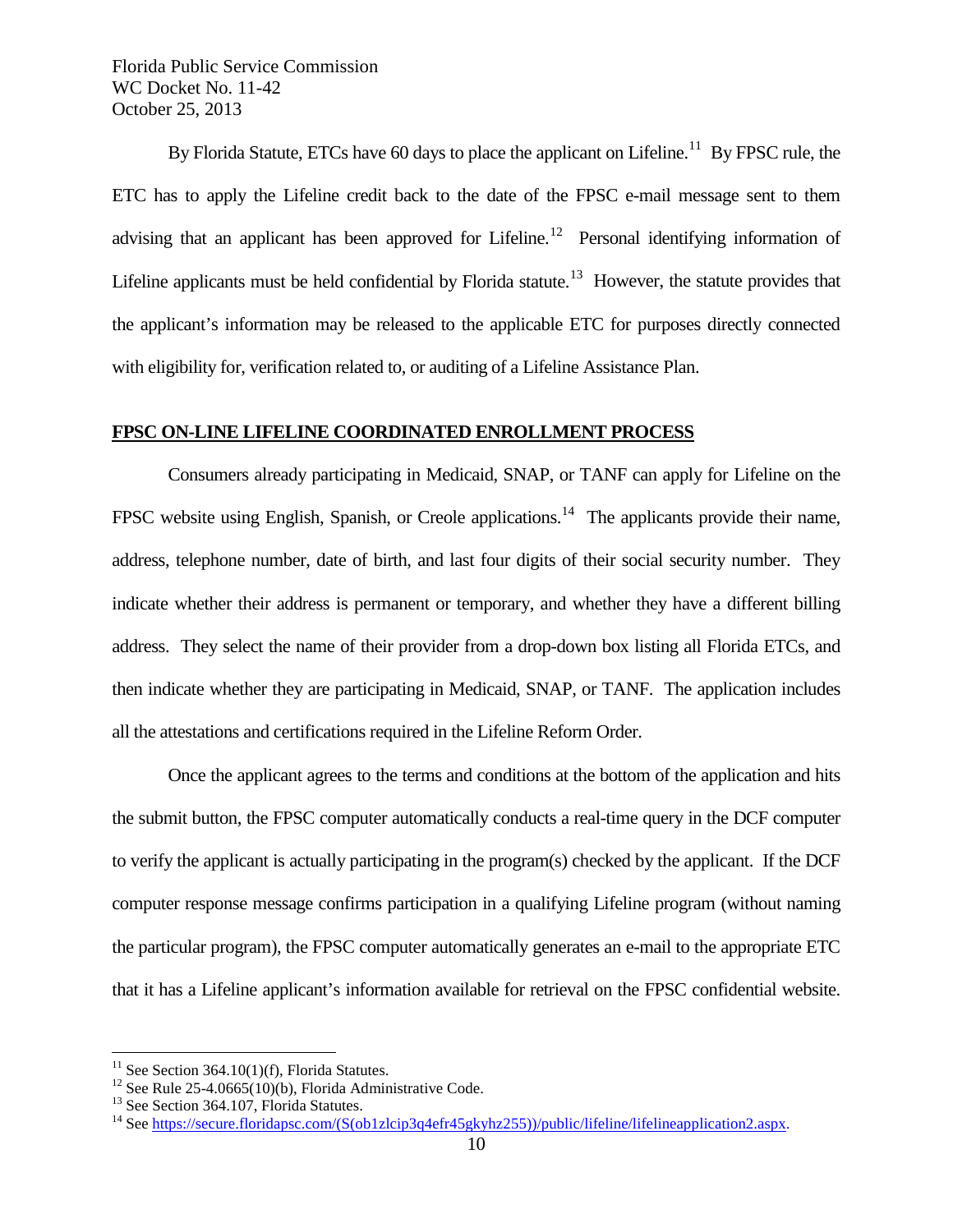By Florida Statute, ETCs have 60 days to place the applicant on Lifeline.<sup>15</sup> By FPSC rule, the ETC has to apply the Lifeline credit back to the date of the FPSC e-mail message sent to them advising that an applicant has been approved for Lifeline.<sup>[16](#page-11-1)</sup>

If the DCF computer cannot verify current participation in the Lifeline qualifying program, the FPSC generates a letter to the applicant notifying them that the FPSC could not confirm participation in the Lifeline qualifying program they checked. The FPSC includes a hard-copy Lifeline application with the letter along with a listing of all Florida ETCs and FPSC telephone numbers if assistance is needed.

# **THE NATIONAL LIFELINE ACCOUNTABILITY DATABASE**

The National Lifeline Accountability Database has been designed to help carriers identify and resolve duplicate claims for Lifeline Program-supported service and prevent future duplicates by conducting a nationwide real-time check if the consumer is already receiving a Lifeline Program-supported service. 47 C.F.R. §54.404 (b)(6) requires the following information for the database:

Eligible telecommunications carriers must transmit to the Database in a format prescribed by the Administrator each new and existing Lifeline subscriber's full name; full residential address; date of birth and the last four digits of the subscriber's social security number or Tribal Identification number, if the subscriber is a member of a Tribal nation and does not have a social security number; the telephone number associated with the Lifeline service; the date on which the Lifeline service was initiated; the date on which the Lifeline service was terminated, if it has been terminated; the amount of support being sought for that subscriber; and the means through which the subscriber qualified for Lifeline.

The following information is provided to the ETC when a Lifeline applicant is approved through the Florida PSC/DCF Coordinated enrollment Process: First Name; Last Name; Address 1; Address 2;

<span id="page-11-1"></span><span id="page-11-0"></span><sup>&</sup>lt;sup>15</sup> See Section 364.10(1)(f), Florida Statutes.<br><sup>16</sup> See Rule 25-4.0665(10)(b), Florida Administrative Code.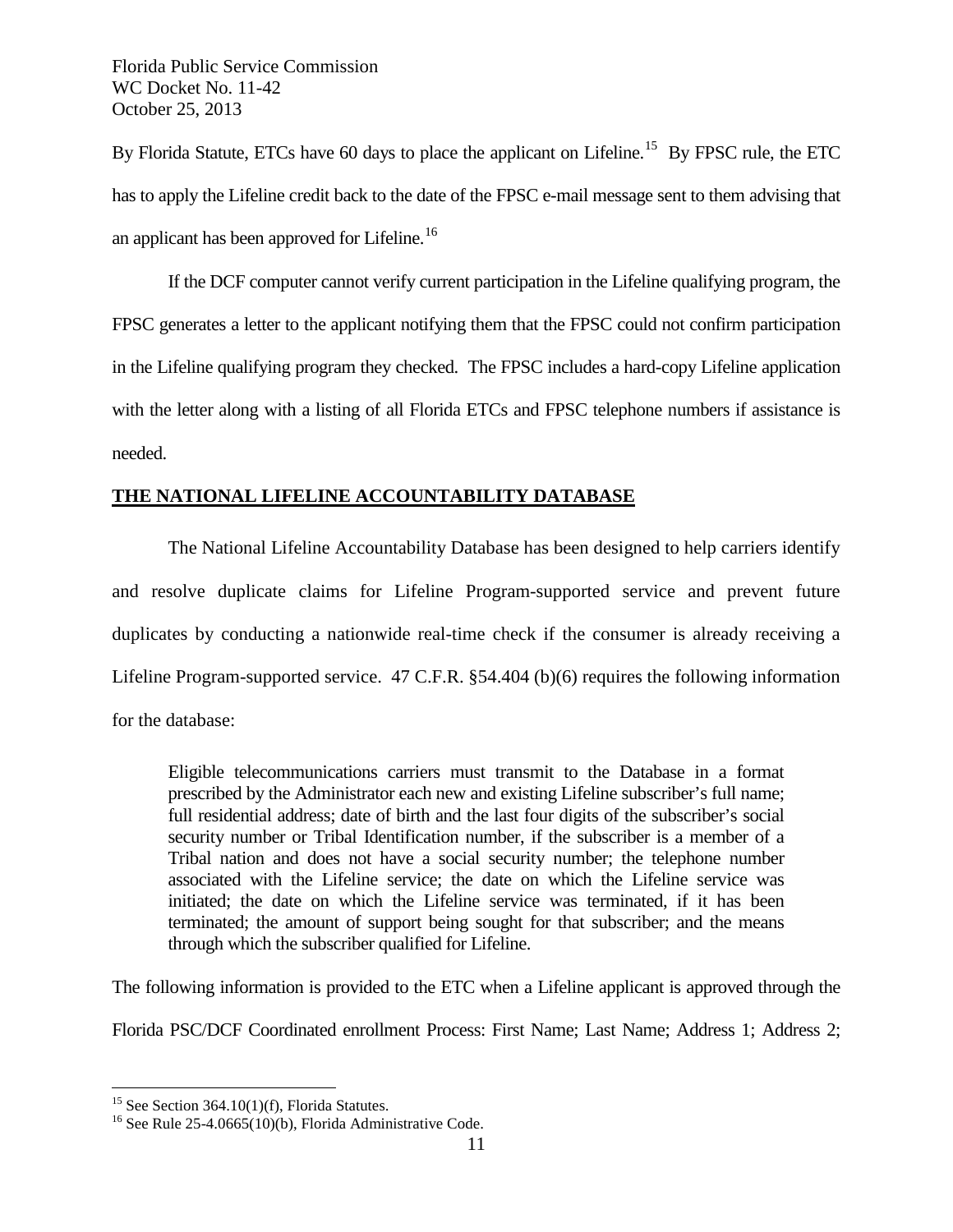City; Zip Code; Zip 4; State; Status (P or T) for permanent or temporary address; Telephone number; Application date; Last 4 digits of Social Security Number; Agency (DCF or FPSC); DOB; and, Qualifying Public Assistance Program(s) – this will include SNAP, Medicaid, and/or TANF. Provision of this information allows the Florida Lifeline Electronic Coordinated Enrollment process to make available all necessary information for Florida ETCs to comply with the National Lifeline Accountability Database requirements in 47 C.F.R. §54.404 (b)(6).

# **DOCUMENTATION OF A LIFELINE APPLICANT'S PARTICIPATION IN A QUALIFYING PROGRAM IS NOT NECESSARY WHEN FLORIDA'S LIFELINE COORDINATED ENROLLMENT PROCESS IS USED FOR INITIAL PROGRAM ELIGIBILITY.**

The Florida Lifeline Electronic Coordinated Enrollment process uses three federal programs (Medicaid, SNAP, and TANF) to verify a Lifeline applicant's participation in a Lifeline-qualifying program. The Lifeline Reform Order specifies that documentation of an applicant's participation in a qualifying federal program is not required when a state or federal database such as in Florida is used to determine eligibility. Specifically, paragraph 98 of the Lifeline Reform Order provides that:

Where ETCs access state or federal databases to make determinations about consumer eligibility for Lifeline, we do not require ETCs to obtain from a new subscriber documentation of his or her participation in a qualifying federal program. The ETC or its representative must note in its records what specific data was relied upon to confirm the consumer's initial eligibility for Lifeline (*e.g.,* name of a state database.) This rule will reduce administrative burdens on ETCs by allowing them to leverage existing systems and processes. In states where the ETC is not responsible for the initial determination of consumer eligibility, a state agency or third-party administrator, as applicable, may query the database in lieu of the ETC doing so.

Because the Florida Lifeline Electronic Coordinated Enrollment uses the DCF database using the same vetted information as DCF, the same documentation requirements should apply. The Florida Lifeline Electronic Coordinated Enrollment process was created to streamline Lifeline enrollment and verify an applicant's participation in Medicaid, SNAP, or TANF. The FPSC believes that hard-copy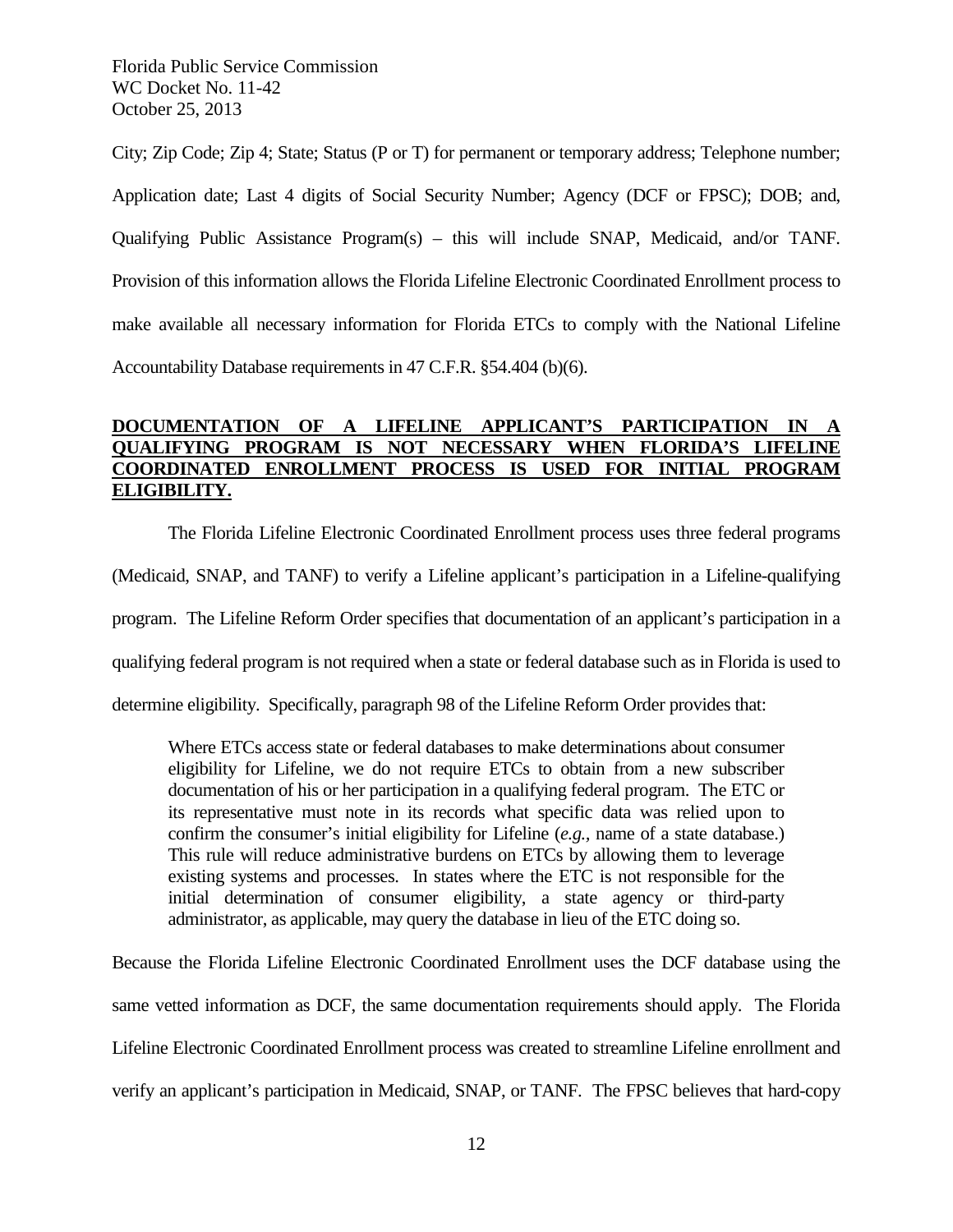documentation of a Lifeline applicant's participation in a qualifying program is not necessary when Florida's Lifeline Electronic Coordinated Enrollment process is used for initial program eligibility. All applicant information was verified by DCF through their benefits enrollment process. A Florida ETC can easily make a note in its records that the Florida Lifeline Electronic Coordinated Enrollment process was relied upon to confirm a consumer's initial eligibility for Lifeline, or the ETC could retain a copy of the notification it receives from the FPSC when Lifeline applicants are verified and approved.

# **GOOD CAUSE EXISTS TO GRANT A PERMANENT WAIVER OF FCC RULES 47 C.F.R. §54.407(d), 47 C.F.R. §54.410(b)(2)(ii), 47 C.F.R. §54.410(c)(2)(ii), and 47 C.F.R. §54.410(e)**

The FCC may waive its rules for good cause shown. 47 C.F.R. §1.3 provides the following:

The provisions of this chapter may be suspended, revoked, amended, or waived for good cause shown, in whole or in part, at any time by the Commission, subject to the provisions of the Administrative Procedure Act and the provisions of this chapter. Any provision of the rules may be waived by the Commission on its own motion or on petition if good cause therefor is shown.

Good cause includes the existence of particular facts that make strict compliance with the rule inconsistent with the public interest.<sup>17</sup> The FCC may also take into account considerations of hardship, equity, or more effective implementation of public policy on an individual basis.<sup>[18](#page-13-1)</sup>

Requiring hard-copy signed applications/certifications would present an economic hardship on the FPSC, the DCF, and the Florida ETCs, and may not even be possible with Florida's streamlined Lifeline Electronic Coordinated Enrollment process which averaged

<span id="page-13-0"></span> <sup>17</sup> *Northeast Cellular Telephone Com. v. FCC,* 897 F.2d 1164,1166 (D.C. Cir. 1990).

<span id="page-13-1"></span><sup>18</sup> *WAIT Radio v. FCC,* 418 F.2d 1153, 1159 (D.C. Cir. 1969), *cert. denied* 409 U.S. 1027 (1972); *Northeast Cellular Telephone Com. v. FCC* at 1166.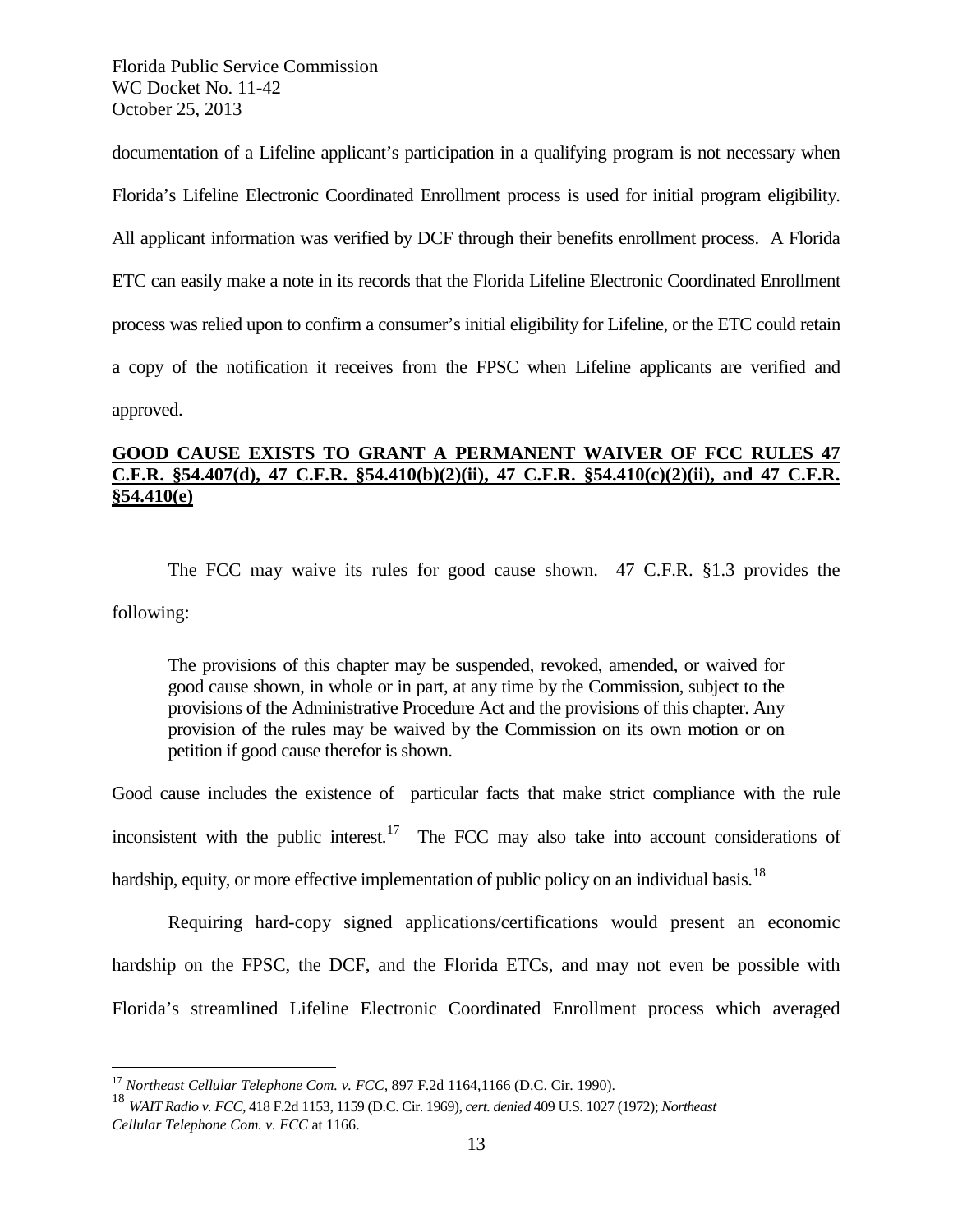receiving over 9,000 Lifeline applications/month for the first eight months of 2013. The Lifeline application is embedded within the DCF application for assistance and cannot be retrieved and printed. Changing the present coordinated enrollment process would be cost-prohibitive and time consuming. The FPSC and the DCF have limited resources and fixed budgets dedicated to the administration of the Lifeline program. The Florida DCF also has many other programs which they administer including Adult Protective Services, Child Care, Domestic Violence, TANF, SNAP, Medicaid, Child Welfare, Homelessness, Refugee Services, and Substance Abuse and Mental Health. The Lifeline coordinated enrollment program is only one small part of their overall mission, and it took a number of years to create a process within the DCF application for consumers to request Lifeline and make all the required attestations and certifications. Any changes would be extremely costly, time consuming, and place additional administrative burdens on the FPSC, the DCF, and the Florida ETCs. Requiring hard-copy application certifications to ETCs does nothing to enhance the validity of the subscriber's eligibility when the Florida Lifeline Electronic Coordinated Enrollment process is used. It would be extremely difficult if not impossible to isolate the required certification and application information, create images of these documents and provide them to the relevant ETC.

Granting a permanent waiver of these rules would also be in the public interest. The present Florida Lifeline Electronic Coordinated Enrollment process provides easy access for consumers, and verifies in real time whether an applicant is currently participating in Medicaid, SNAP, or TANF.<sup>[19](#page-14-0)</sup> Florida households are presently the number one recipients of SNAP benefits in the United States with 1,952,890 households receiving SNAP benefits in June,  $2013$ <sup>20</sup> Over 74 percent of Lifeline

<span id="page-14-0"></span> $19$  Florida has an estimated 929,200 participants in Lifeline as of August 2013, according to the USAC disbursement database.

<span id="page-14-1"></span><sup>&</sup>lt;sup>20</sup> United States Department of Agriculture SNAP program data. <http://www.fns.usda.gov/pd/SNAPmain.htm>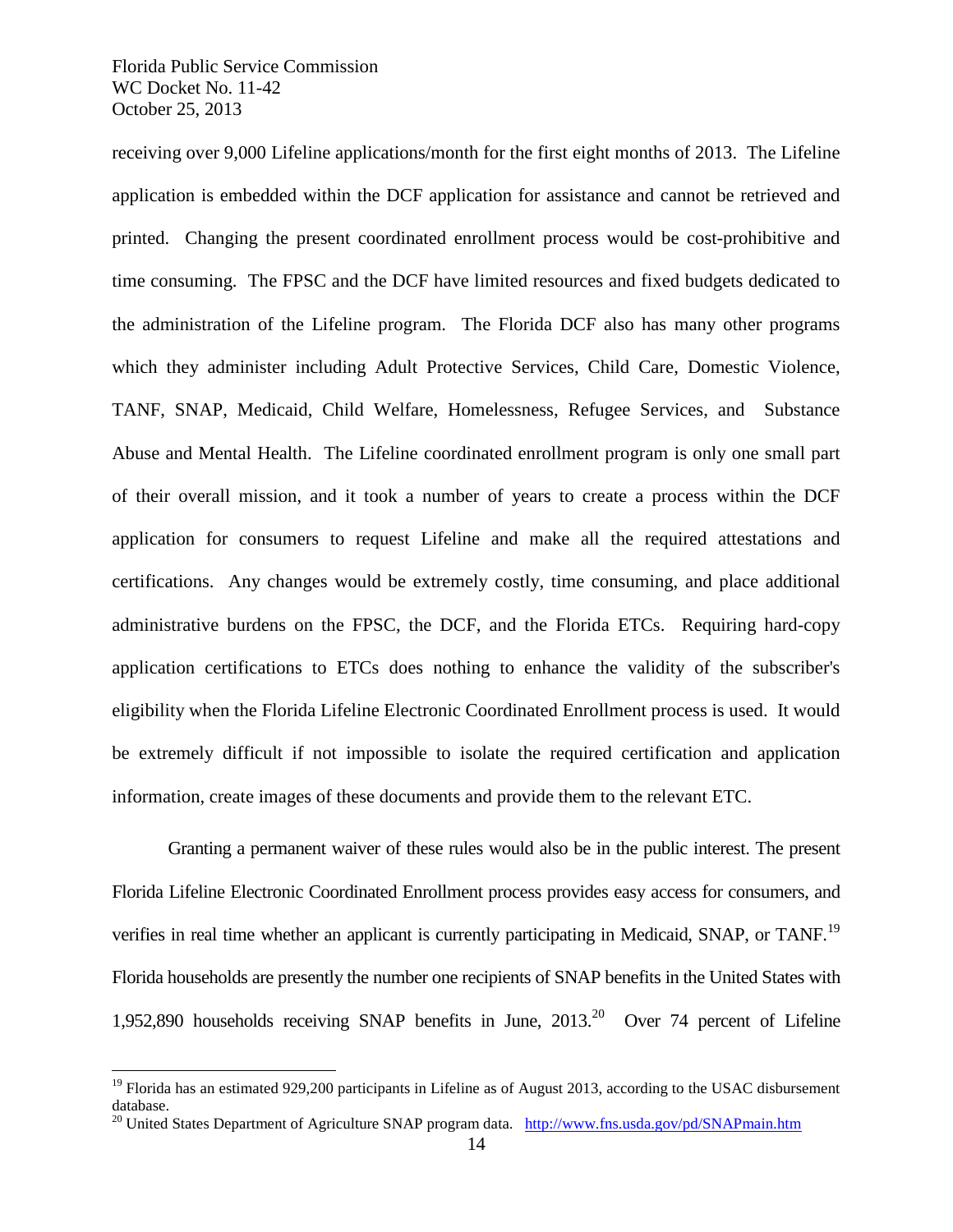applicants use the SNAP program to qualify for Lifeline when using the Florida Lifeline Electronic Coordinated Enrollment process. The FPSC has streamlined Lifeline enrollment processes using current technologies, and reduced paperwork burdens for the FPSC, the DCF, and ETCs which embodies the objectives mentioned in the Lifeline Reform Order.

## **CONCLUSION**

The FPSC believes the FCC's efforts to comprehensively reform and modernize the Lifeline program substantially strengthens protections against waste, fraud, and abuse in the Lifeline program and will limit the growth of the program to reduce the burden on all who contribute to the Universal Service Fund. As a net contributor, Florida contributed \$535 million to the Universal Service Fund and received \$245 million in  $2011$ <sup>[21](#page-15-0)</sup>

The Florida PSC has been recognized by the FCC as being at the forefront of eliminating fraud, waste, and abuse in the universal service program. Florida was one of two states personally commended by FCC Chairman Julius Genachowski for formidable efforts to identify and eliminate fraud in the Lifeline Assistance program. In his December 12, 2011 letter, Chairman Genachowski praised the states' efforts to end any potential fraud in the Universal Service Fund, specifically recognizing actions by Florida and Wisconsin, and also urged state commissions to join the FCC's national effort "to reform the Lifeline program…and to take swift and strong action when necessary to protect the program."

Florida has put in place a streamlined, efficient, and verifiable Lifeline Electronic Coordinated Enrollment process that does not have the capability of printing out a hard-copy Lifeline application. The Florida Lifeline Electronic Coordinated Enrollment process allows ETCs to adhere to the

<span id="page-15-0"></span><sup>&</sup>lt;sup>21</sup> 2012 Universal Service Monitoring Report.